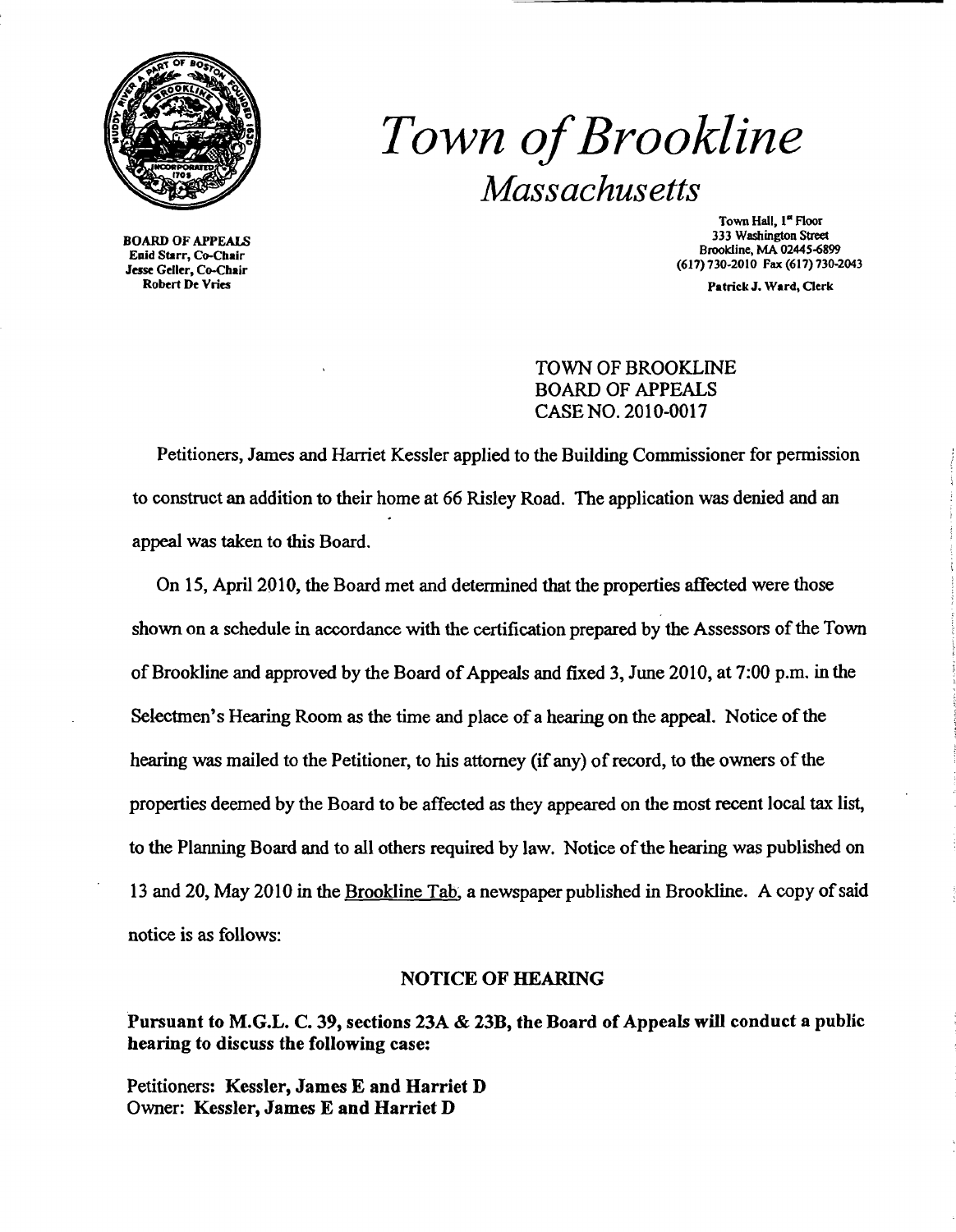Location of Premises: 66 Risley Road Date of Hearing: 06/03/2010 Time of Hearing: 7:00 p.m. Place of Hearing: Selectmen's Hearing Room, 6th. floor

A public hearing will be held for a variance and/or special permit from:

- 1. 5.09.2.j; Design Review, special permit required.
- 2. 5.22.3.b.1)b; Exceptions to Maximum Floor Area Ratio (FAR) Regulations for Residential Units, special permit required.
- 3. 5.22.3.c; Exceptions to Maximum Floor Area Ratio (FAR) Regulations for Residential Units, special pennit required.
- 4. 5.43; Exceptions to Yard and Setback Regulations, special permit required.
- 5. 5.60; Side Yard Requirements, variance required.
- 6. 6.04.5.c.2; Design of All Off-Street Parking Facilities, variance required.
- 7. 8.02.2; Alteration or Extension, special permit required

of the Zoning By-Law to add an addition requiring BOA relief per plans at 66 RISLEY RD BRKL.

*Hearings, once opened,* may *be continued by the Chair to a date and time certain. No further notice will be mailed to abutters or advertised in the TAB. Questions regarding whether a hearing has been continued, or the date and time ofany hearing may be directed to the Zoning Administrator at* 617-734-2134 *or check meeting calendar at:http://calendars.town.brookline.ma.uslMasterTownCalandarl?FormID=158.* 

The Town of Brookline does not discriminate on the basis of disability in admission to, access to, *or operations ofits programs, services or activities. Individuals who need auxiliary aidsfor*  effective communication in programs and services of the Town of Brookline are invited to make *their needs known to the* ADA *Coordinator, Step/ten Bressler, Town ofBrookline,* 11 *Pierce Street, Brookline, MA 02.145. Telephone:* (617) *730-2330; TDD* (617) *730-2327.* 

## Enid Starr Jesse Geller Robert De Vries

At the time and place specified in the notice, this Board held a public hearing. Present at the

hearing was Chairman, Jesse Geller and board members Jonathan Book and Mark Zuroff. Mr.

Kessler presented his case before the Board.

Mr. Kessler described his home as a two-story clapboard cape-style home that was

constructed in 1940. There currently is a single-story bump-out (which measures 21 '2.5" x 8'4")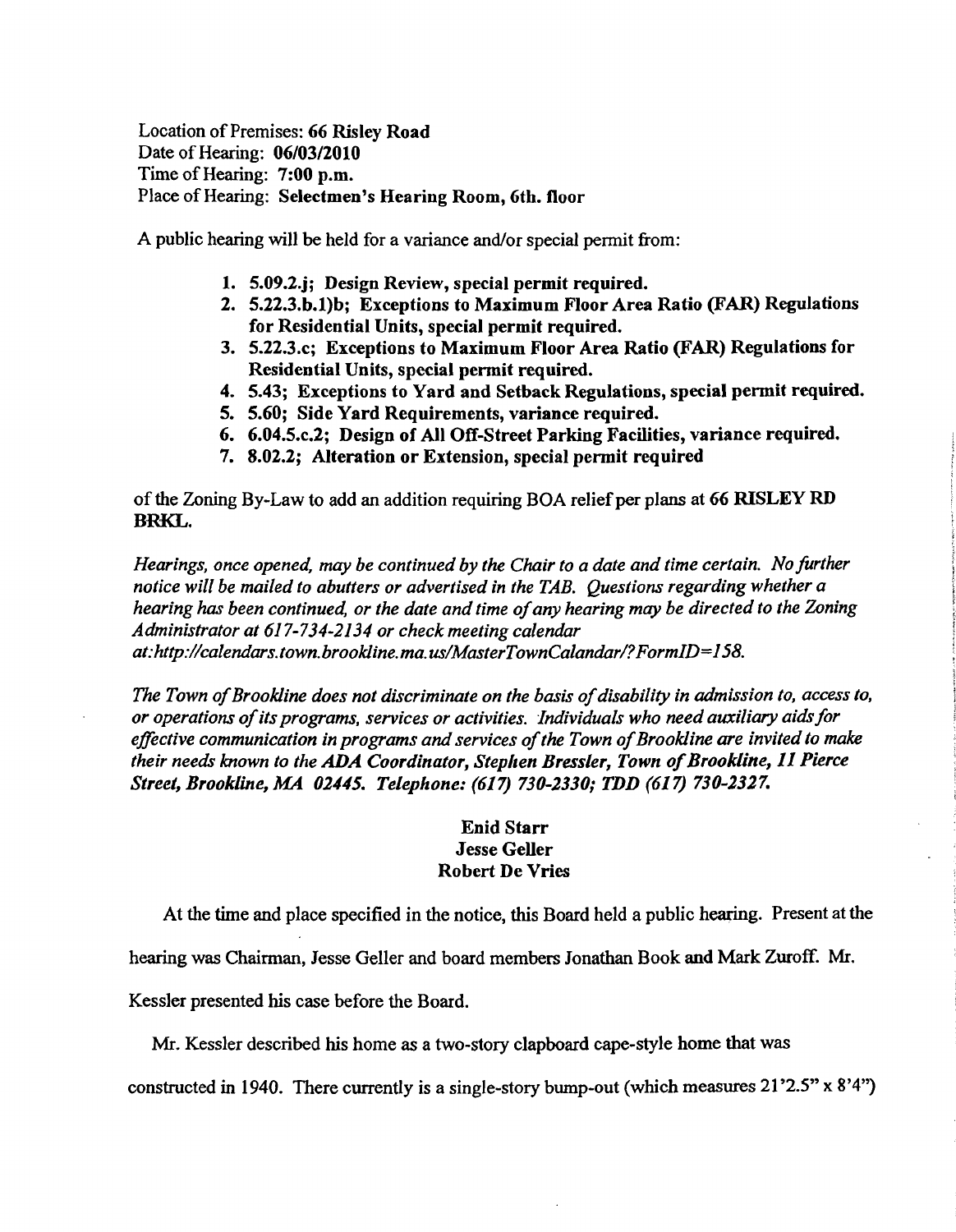with a shed roof on the rear of the house that stands on stilts which have structural issues that need to be addressed. The lot slopes downward from the street and there is a walkout basement underneath the single story bump-out. He said there was a driveway on the south side of the lot, which ends at a 181 s.f. shed which is slated for demolition.

Mr. Kessler said that due to the size of his growing family, he is seeking to construct a twostory addition to the rear of the house. The addition will incorporate 11' of the length the single story bump-out on the rear of the house, and he will create a new foundation underneath the entire bump-out to address structural issues. The addition will extend 8' 8.5" x 12'2.5" beyond the existing bump-out; essentially making the house "L" shaped. The basement level of the new addition will be 106.1 s.f. of unfinished space and will not provide access to the main house. He said that he is intending to utilize that space in lieu of the shed that will be demolished, and the space will be fitted with double barn doors on the rear. The first floor of the addition will also be about 106 s.f. and will be used as a breakfast nook. As the existing bwnp-out is only a single story, Mr. Kessler said he wanted to build a second story above it and incorporate it into the new addition to create a new 208.6 square foot bedroom.. Mr. Kessler said he will be constructing a new entrance on the basement level of the side façade of the house (as part of the foundation for the existing single story bump-out) that will be recessed and provide a covered entry jnto the basement. Finally, he is looking to construct a  $4' \times 8'10''$  addition to the front of the house to enclose the front porch. The new entry will accommodate benches with shoe cubbies on either side of the door. The porch will be covered and will extend an additional  $3' \times 8'10''$  beyond the front door. The applicant is also proposing to extend a stair on the north side of the property to allow access to the rear yard from the front yard. The new additions will total 349.9 additional square feet of floor area and will be clad in materials consistent with the existing house.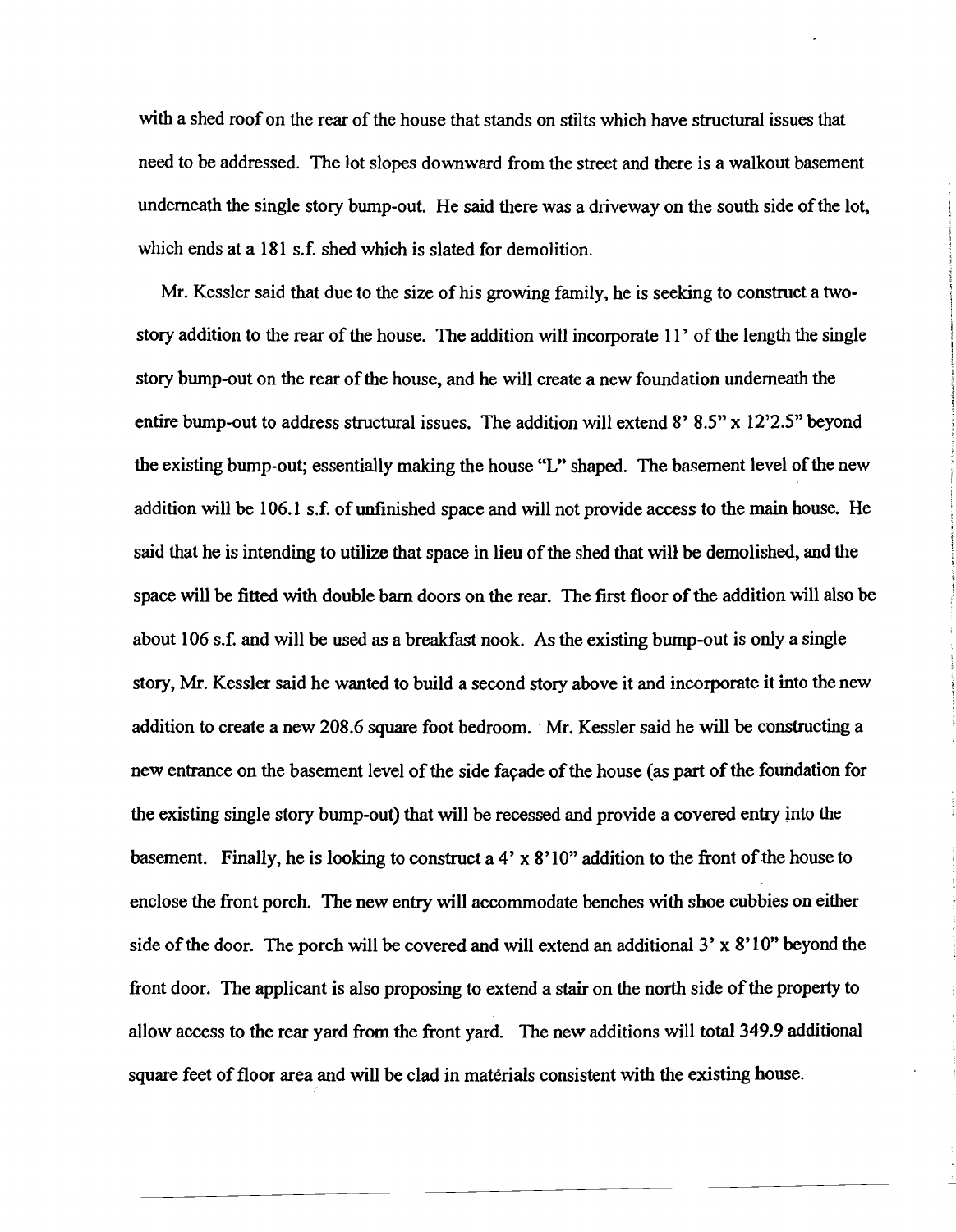Mr. Kessler said that he needed relief under: §5.09.2.j. of the Zoning By-Law (Design Review), because he was requesting FAR relief, §5.22.c.3 of the Zoning By-Law (Floor Area Ratio) for an addition up to 150% of the allowed FAR but not greater than 350sf, \$5.60 (Side Yard Requirements), 5.61 (projections into Side Yards) and §5.43 (Exceptions to Yard and Setback Regulations) of the Zoning By-Law, a waiver of side yard dimensional and setback requirements subject to provision of a suitable condition not otherwise required that will counterbalance the proposed reduction in the required side yard and setback (counterbalancing amenities) and §8.02.2 to alter a pre-existing, non-conforming structure.

Board Member Book asked for a description of the counterbalancing amenities to be provided under Section §5.43 of the Zoning By-Law. Mr. Kessler responded that he is proposing to make improvements to the patio in the rear yard, demolish the existing shed and install extensive landscaping.

The Chairman then asked whether anyone in attendance wished to speak in favor or in

opposition to the proposal before the Board. No one rose to speak. Mr. Kessler noted that he

had letters of support from neighbors at 53 and 67 Risley Road as well as 29 Payson Road.

Courtney Synowiec, planner, delivered the findings of the planning staff

#### Section 5.09.2.j - Design Review

A special permit for design review is required for any exterior additions to a structure which require a special permit. All of the design standards in paragraph (d) have been met and comments on the most relevant follow:

a. Preservation of Trees and Landscape - The additions should not disturb any existing plantings as the yard is not currently well landscaped. The most substantial plantings on the property are trees near the rear lot line, which will not be impacted.

b. Relation of Buildings to Environment – The new addition should not represent a substantial departure from the design of the existing structure or have any detrimental impact on any surrounding natural features. While the increased mass of the addition will likely create some amount of new shadows, the most impacted neighbor has submitted a letter supporting this proposal.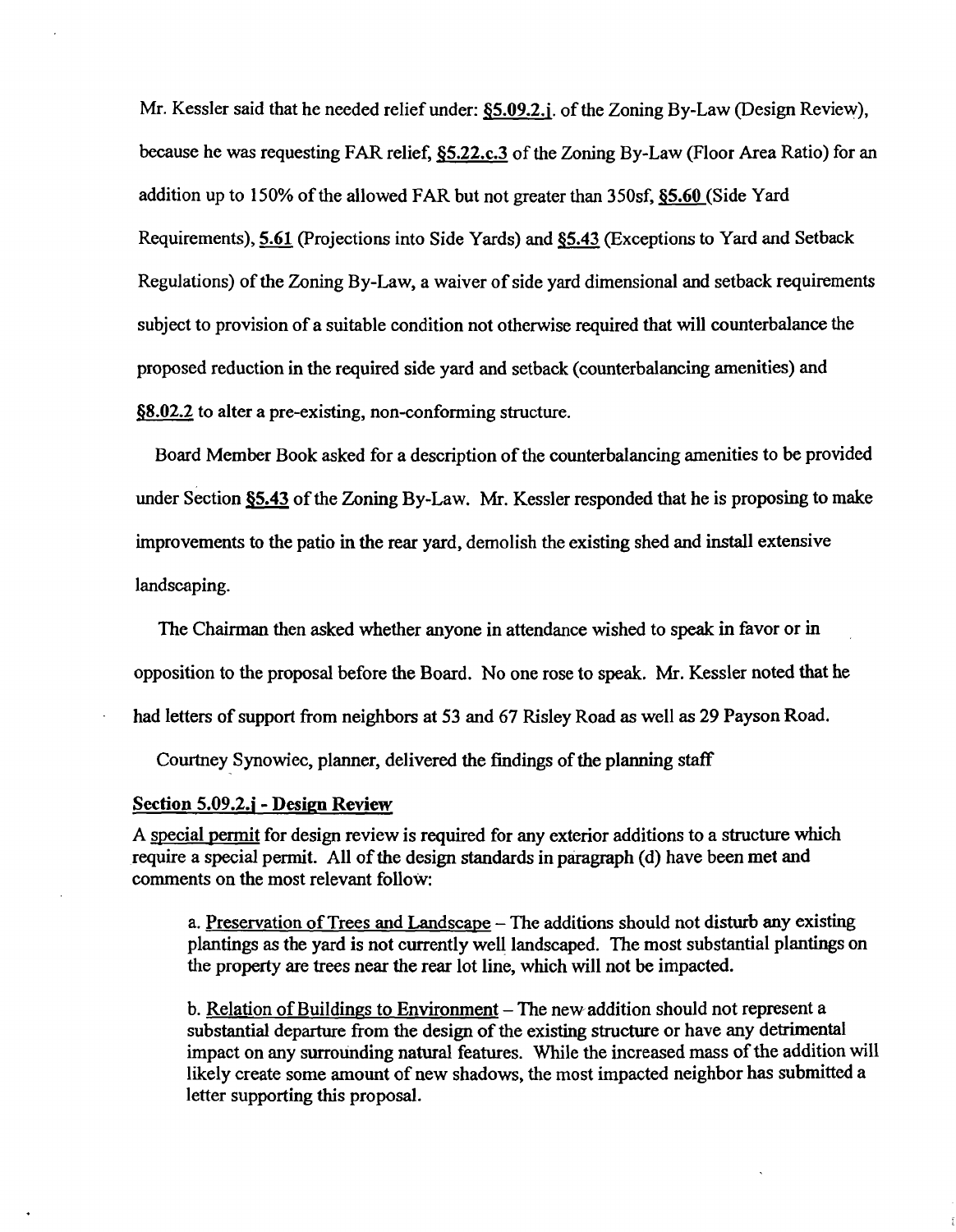c. Relation of Buildings to the Streetscape and Neighborhood  $-$  The design of the proposed additions are consistent in scale and design with the existing structure, and the more substantial addition in the rear yard will not be visible from the street. The neighborhood is comprised of modestly sized single family homes, many of which have been altered with similarly sized additions, and these additions should blend nicely with the neighborhood.

# Section 5.20 - Floor Area Ratio Section 5.60 - Side Yard Requirements Section 5.61- Projections into Side Yards Section 6.04.5.c.2 - Design of Off-Street Parking Facilities

| Dimensional Requirements          | Allowed     | Existing   | Proposed    | Reher                                          |
|-----------------------------------|-------------|------------|-------------|------------------------------------------------|
| <b>Floor Area Ratio</b>           | .35<br>100% | .30<br>88% | .38<br>110% | Special Permit*                                |
| Floor Area (s.f.)                 | 1,641.5     | 1,448.4    | 1,798.3     |                                                |
| <b>Side Yard Setback (Stairs)</b> | $7.5^\circ$ | 7.7'       | Est. $2'$   | Special Permit**                               |
| Driveway Setback                  |             | Est. $1'$  | Est.1'      | <b>Pre-existing Nonconforming</b> <sup>o</sup> |

\* Under Section 5.22.c.3 the Board may allow by special permit an exterior addition up to 150% of the permitted gross floor area provided the addition does not exceed 350 square feet. The applicant is proposing to construct a 349.9 s.f. addition.

\*\* Under Section 5.43, the Board of Appeals may waive yard and setback requirements ifa counterbalancing amenity is provided. The applicant is proposing to make improvements to the patio in the rear yard, demolish their shed and install extensive landscaping as counterbalancing amenities.

<sup>o</sup> The applicant is not proposing any alterations to the driveway, and the driveway setback is a pre-existing nonconforming condition.

## Section 8.02.2 - Alteration or Extension

A special pennit is required to alter a pre-existing non-conforming structure.

Ms. Synowiec said that the Planning Board was supportive of this proposal to construct front

and rear additions at the property. The front addition should increase the functionality of the

front entry for the growing family who currently resides in the home and for those who will in

the future. The Planning Board believed the rear addition will improve the visual appearance of

the house; however, they requested the applicant submit an additional elevation showing the side

of the addition to fully understand how it incorporates existing elements of the house. The

Planning Board did not find the encroachment of the additional stairs (on the side of the house)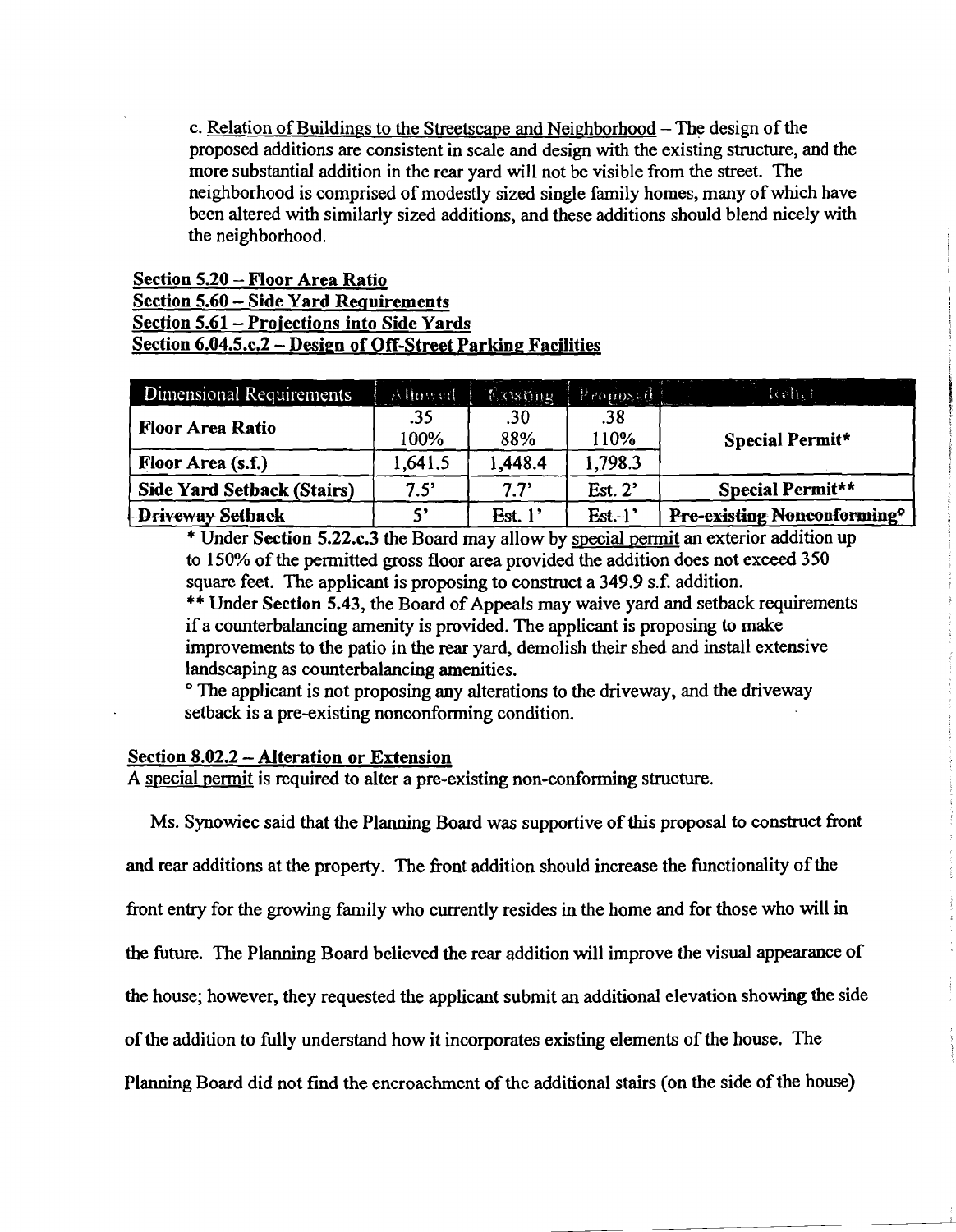into the setback to be detrimental to the property, particularly as it will not extend as far into the yard as the existing deck but would like to see the additional decking shown on a site plan. The Planning Board believed the applicant is providing sufficient counterbalancing amenities to ameliorate the additional encroachment with the additional landscaping and the removal of the shed. Therefore, they recommend approval of the plans by Tuck  $&$  Tuck Architects, dated 4/29/10, subject to the following conditions:

- 1. Prior to the issuance of a building permit, the applicant shall submit final plans, including a site plan indicating the proposed deck and stair configuration, and final elevations, including existing and proposed north elevations and indicating all materials, subject to the review and approval of the Assistant Director of Regulatory Planning.
- 2. Prior to the issuance of a building permit, the applicant shall submit a final landscaping plan indicating all counterbalancing amenities subject to the review and approval ofthe Assistant Director of Regulatory Planning.
- 3. Prior to the issuance of a building permit, the applicant shall submit to the Building Commissioner for review and approval for conformance to the Board of Appeals decision: 1) a final site plan stamped and signed by a registered engineer or land surveyor; 2) final building elevations stamped and signed by a registered architect; and 3) evidence that the Board of Appeals decision has been recorded at the Registry of Deeds.

The Board then heard from Mr. Michael Shepard, Building Commissioner. Mr. Shepard reported that the houses along this section of Risley Road are all very similar, of the same vintage and may have been constructed by the same developer. Over the years, he said, the other homes have been expanded considerably leaving this home as one of the smallest in the neighborhood. Mr. Shepard noted that the addition appears attractively designed and will make the house more in keeping with others in the neighborhood. Commenting on the petitioner's intent to remove the existing shed, Mr. Shepard reported that the petitioner will actually be increasing useable open space. Mr. Shepard said that the Building Department had no issue with the conditions recommended by the Planning Board and said his Department was supportive of the proposal before the Board.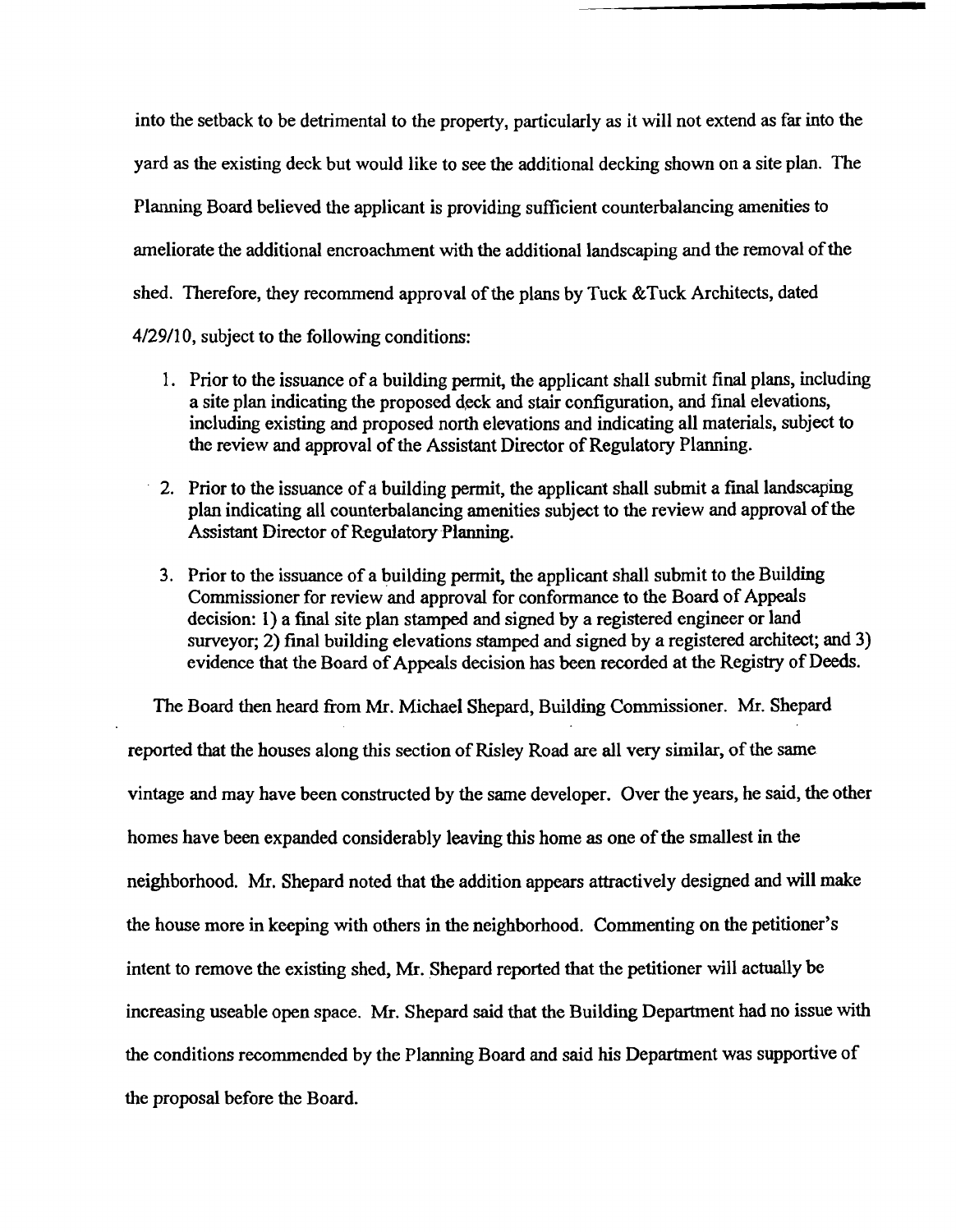The Board, having deliberated on this matter and having considered the foregoing testimony,

concluded that it is desirable to grant special pennits under §5.09.2.i, §5.22.c.3, §5.43 and

§8.02.2 of the Zoning By-Law and made the following findings pursuant to Section 9.05 of the

Zoning By-Law:

- a. The specific site is an appropriate location for such a use, structure, or condition.
- b. The use as developed will not adversely affect the neighborhood.
- c. There will be no nuisance or serious hazard to vehicles or pedestrians.
- d. Adequate and appropriate facilities will be provided for the proper operation of the proposed use.

. Accordingly, the Board voted unanimously to grant the requested relief subject to the

following conditions:

- 1. Prior to the issuance of a building permit, the applicant shall submit final plans, including a site plan indicating the proposed deck and stair configuration, and fmal elevations, including existing and proposed north elevations and indicating all materials, subject to the review and approval of the Assistant Director of Regulatory Planning.
- 2. Prior to the issuance of a building permit, the applicant shall submit a final landscaping plan indicating all counterbalancing amenities subject to the review and approval of the Assistant Director of Regulatory Planning.

 $\overline{\mathbf{C}}$ u. $\boldsymbol{\Sigma}$  $\mathbb{Z}_{\mathbb{Z}}^{\mathbb{Z}}$  .  $\mathbb{Z}_{\mathbb{Z}}^{\mathbb{Z}}$  .  $\mathbb{Z}_{\mathbb{Z}}$ 

**y** 3. Prior to the issuance of a building permit, the applicant shall submit to the Building : Commissioner for review and approval for conformance to the Board of Appeals decision: 1) a final site plan stamped and signed by a registered engineer or land surveyor; 2) final building elevations stamped and signed by a registered architect; and 3) evidence that the Board of Appeals decision has been recorded at the Registry of Deeds.

Unanimous Decision of The Board of Appeals

les se (Bel Jesse Geller, Chairman

Filing Date: June 18, 2010